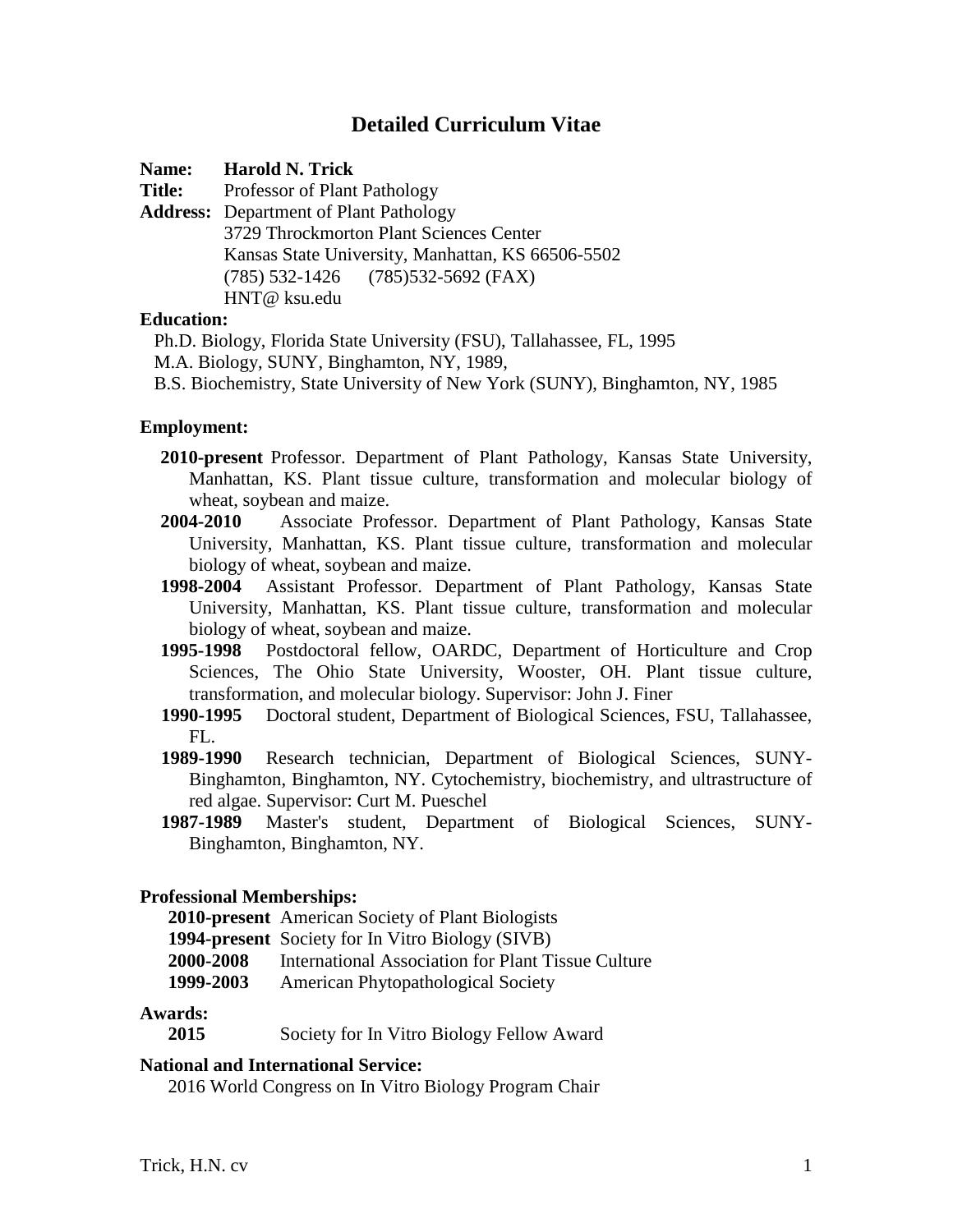- Panel Review manager, Small Business Innovation Research Program (SBIR): Multifactorial Plant Health Promotion Using BPF1 Phase I and II, 2013 competition
- Plant Biotechnology Section Chair, Society for In Vitro Biology (SIVB), 2012-2014
- Panel Review manager, Small Business Innovation Research Program (SBIR): Multifactorial Plant Health Promotion Using BPF1 Phase I and Phase II, 2012 competition
- Panel Review member, Small Business Innovation Research Program (SBIR), 2011 competition
- Grant Panel Review member, CREES-Tropical and Subtropical Agriculture Research (TSTAR), 2011
- Planning Committee, World Congress on In Vitro Biology (SIVB) Meeting, Bellevue, WA, June 3–7, 2012
- Planning Committee 2011, Society for In Vitro Biology (SIVB) Meeting, Raleigh, NC, June 4–8, 2011
- Associate Editor for *In Vitro Cell. Dev. Biol.-Plant* 2011-present
- Associate Editor for *Plant Cell Tissue and Organ Culture*, 2006-2009
- Planning Committee 2007, Society for In Vitro Biology (SIVB) Meeting, Indianapolis, IN June 9–13, 2007
- Plant Planning Committee 2007, SIVB, Congress on In Vitro Biology
- Reviewing editor for *In Vitro Cell. Dev. Biol.-Plant* 1998-2007
- Plant Program Chair 2003, SIVB, Congress on In Vitro Biology
- Grant Panel Review member, CREES-Tropical and Subtropical Agriculture Research (TSTAR), 2006
- Grant Panel Review member, CREES-TSTAR, 2005
- Grant Panel Review member, Arthropod and Nematode Gateways to Genomics, 2005 Grant Panel Review member, CREES-TSTAR, 2004
- 
- Plant Program Co-chair 2002, SIVB, Congress on In Vitro Biology
- Plant Planning Committee 2000-2004, SIVB, Congress on In Vitro Biology
- Plant Program Co-chair 2000, SIVB, Congress on In Vitro Biology

### **State, University, and Departmental Service:**

| 2014-     | 5 yr review committee of the Associate Director for Research and |
|-----------|------------------------------------------------------------------|
|           | Technology Transfer, K-State Research and Extension              |
| 2013-2014 | Appendix M Committee                                             |
| 2010-     | Professional Science Master's in Biotechnology, ad hoc committee |
| 2006-     | KSU Institution Biosafety Committee, Chair                       |
| 2006      | Horticulture Faculty Search Committee (Biotech/Crop Improvement) |
| 2003-2006 | <b>KSU Institution Biosafety Committee</b>                       |
| 2005-     | Tissue Culture and Growth Chamber Committee, Chair               |
| 2003-2005 | Plant Biotechnology Action Team, Chair                           |
| 2003-2007 | State of Kansas Biotech Dialogue Group                           |
| 2003-     | <b>Sponsored Grants Committee</b>                                |
| 2003-     | <b>Departmental Safety Committee</b>                             |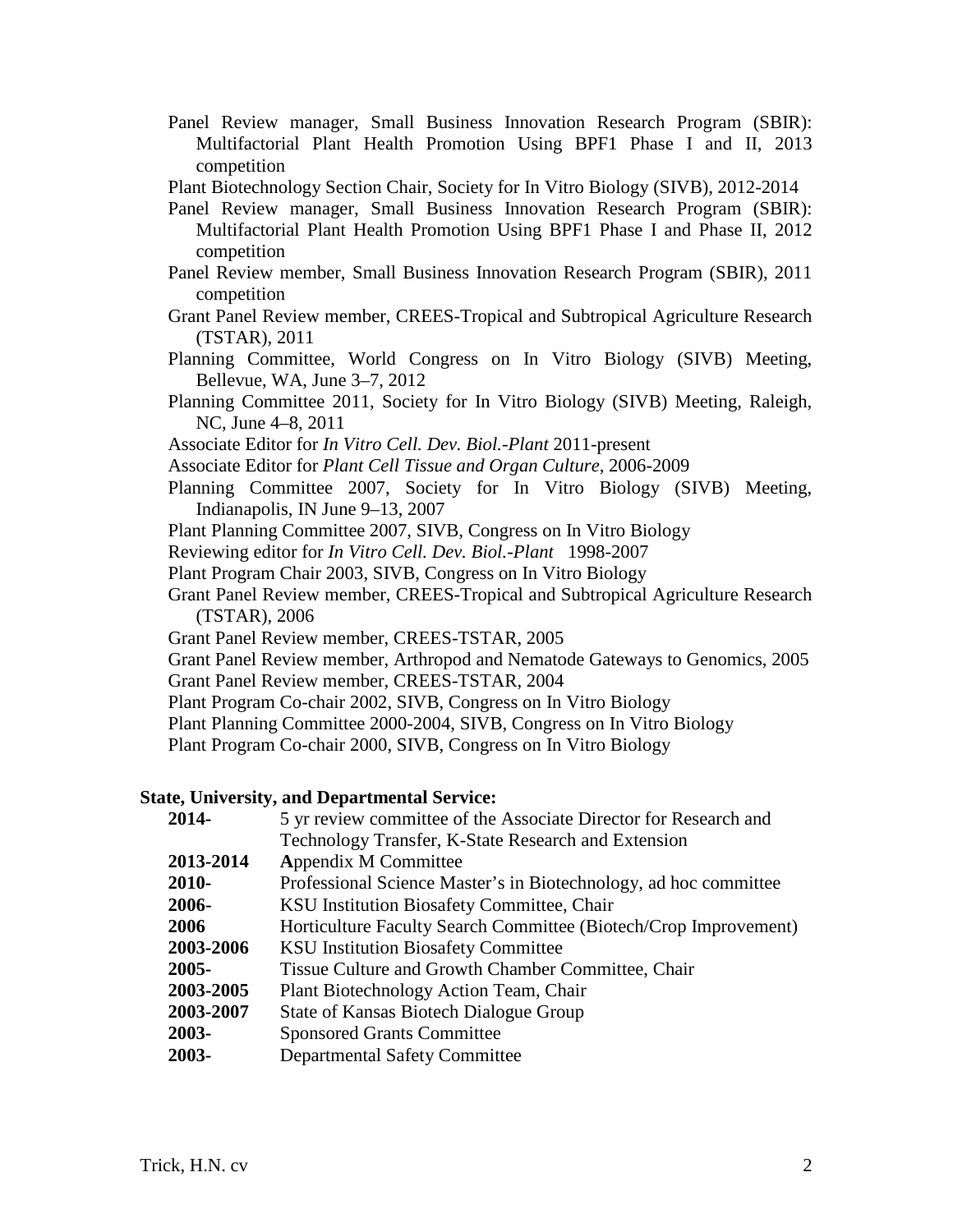### **Courses Taught:**

- **1999-2005** spring semester odd years, Plant Path 911: Plant Tissue Culture and Regeneration
- **2007** spring semester, Plant Path 610: Biotechnology
- **2007-present** fall semesters, Agronomy/Plant Path 610: Biotechnology

## **Patents:**

- Fellers, J.P., **Trick, H.N.,** Cruz, L., Rupp, J. 2013. Plant Germplasm Resistant to RNA Viruses. Patent Application Serial No. 14/494,661; Filed September 24, 2014; Docket No. 0146.12.
- **Trick, H.N.,** Fritz, A.K., Talukder, S. 2013. Expression of thermostable starch synthase genes improves the yield in heat stress. PCT Patent Application No. PCT/US14/50932; Dkt. 45286-PCT, filed Aug 13, 2014.
- Scofield, S.R., Gillespie, M.E., Brandt, A.S., **Trick, H.N.** 2013. A Transgene Construct to Improve Fusarium Head Blight Resistance in Wheat and Barley. Patent Application Serial No. 14/163,248 – Filed January 24, 2014.
- Chen Ming-Shen, Lui, Xuming, and **Trick, H.N.** 2012. *Mayetiola destructor* susceptibility gene one (*MDS-1*) and its application in pest management, PCT Patent Application PCT/US2012/020631-Filed January 9, 1012.
- **Trick, H.N.,** Li, J., Todd, T.C., 2010. "Enhancement of non-endogenous siRNA molecules using host-delivered RNAi strategy", International Application No. PCT/US2010/056358, filed Nov. 11, 2010.
- **Trick, H.N.,** Roe, J.L., Todd, T.C., Herman, M.A., 2010. Composition and methods for Controlling Plant Parasitic Nematodes. Issued September 28, 2010. U.S. Patent # 7,803,984.
- Finer, J.J. and **Trick, H.N.** 1997. Method for transforming plant tissue by sonication. Issued December 2, 1997. U.S. Patent # 5,693,512.

### **Publication List:**

- Shubing Liu, Sunish K Sehgal, Meng Lin, Jiarui Li, Harold N. Trick, Bikram S Gill and Guihua Bai. 2015. Independent mis-splicing mutations in TaPHS1 causing loss of pre-harvest sprouting (PHS) resistance during wheat domestication. New PhytologistDomestication contributed to reduce seed dormancy in wheat. *accepted to New Phytologist. 4/30/15*
- Ragiba Makandar, Vamsi J. Nalam, Zulkarnain Chowdhury, Sujon Sarowar, Guy Klossner, Hyeonju Lee, Dehlia McAfee, Harold N. Trick, Enrico Gobbato, Jane E. Parker, and Jyoti Shah. 2015. The combined action of ENHANCED DISEASE SUSCEPTIBILITY1 and PHYTOALEXIN DEFICIENT4 and *SENESCENCE-ASSOCIATED101* promotes salicylic acid-mediated defenses to limit *Fusarium graminearum* infection in *Arabidopsis thaliana. Mol. Plant-Microbe Interact.* April 27 **[Epub ahead of print];** http://dx.doi.org/10.1094/MPMI-04-15-0079-R
- Vamsi J. Nalam, Syeda Alam, Jantana Keereetaweep, Barney Venables, Dehlia Burdan, Hyeonju Lee, Harold N. Trick, Sujon Sarowar, Ragiba Makandar, and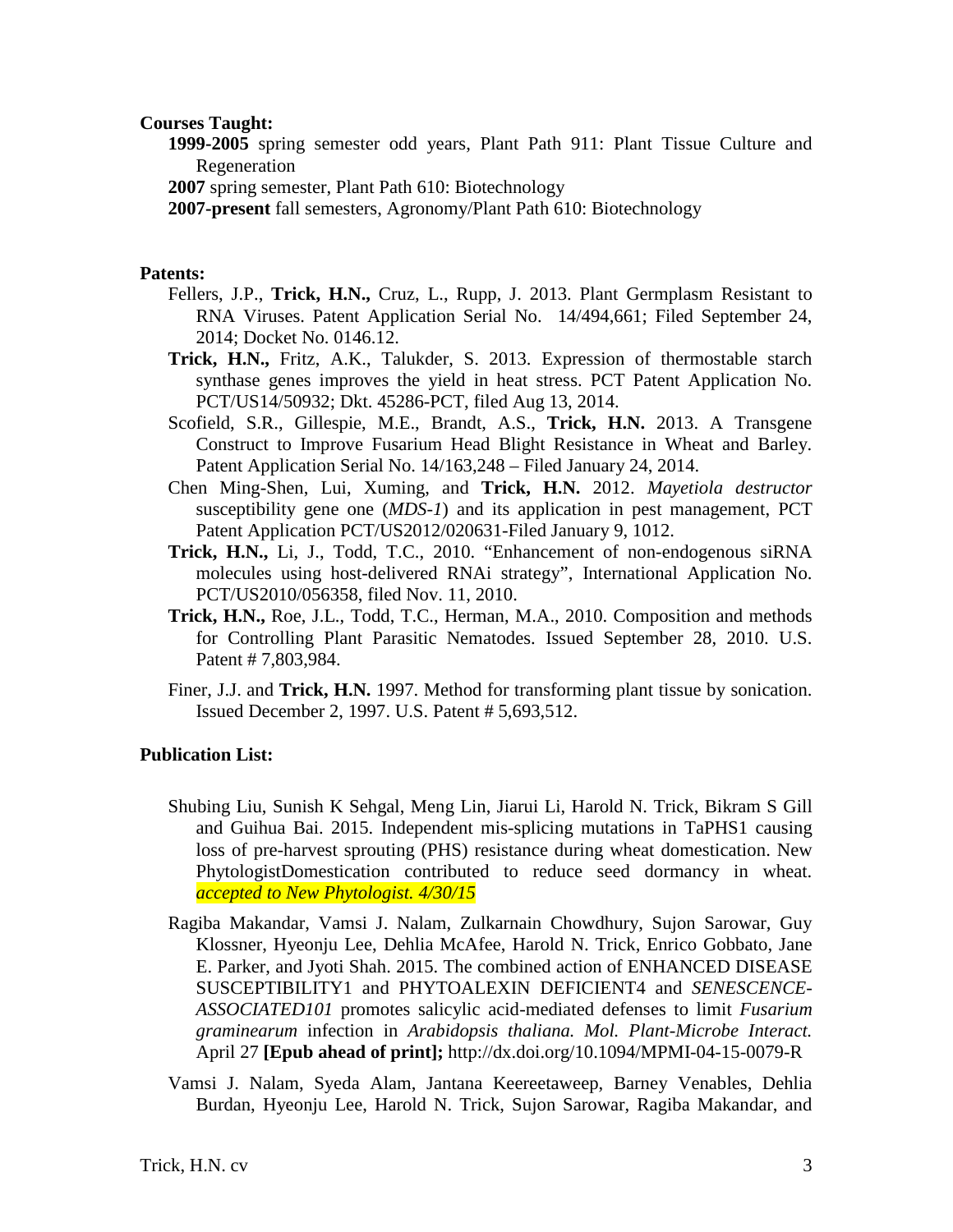Jyoti Shah. 2015. Facilitation of Fusarium graminearum infection by 9 lipoxygenases in Arabidopsis and wheat. *Mol. Plant-Microbe Interact*. Jun 15. **[Epub ahead of print];** http://dx.doi.org/10.1094/MPMI-04-15-0096-R

- Cruz, Luisa F., Shoup Rupp, Jessica L., **Trick, Harold N.** and Fellers, John P. 2014 Stable Resistance to Wheat streak mosaic virus in Wheat Mediated by RNAi. *In Vitro Cellular & Developmental Biology - Plant* 50 (6): 665-67.
- Liu, X.M, Khajuria, C., Li, J., **Trick, H.N.**, Li, Huang, Gill, B.S., Reeck, G.R., Antony, G., White, F.F., Chen, M.S. 2013. Wheat Mds-1 encodes a heat-shock protein and governs susceptibility towards the Hessian fly gall midge. *Nature Communication* 4: 2070. http://www.nature.com/ncomms/2013/130624/ncomms3070/full/ncomms3070.html.
- Saintenac, Cyrille, Zhang, Wenjun, Salcedo, Andres, Rouse, Matt, Trick, Harold N., Akhunov, Eduard, Dubcovsky, Jorge. 2013. Identification of wheat gene Sr35 that confers resistance to Ug99 stem rust race group. *Science*: 341(6147): 783-786.
- Liu, Shubing, Sehgal, Sunish K., Li, Jiarui, Lin, Meng, **Trick, Harold N.**, Yu, Jianming, Gill, Bikram S. and Bai, Guihua. 2013. Cloning and Characterization of a TaMFT-Like Gene for Pre-harvest Sprouting Resistance in Wheat. *Genetics* 195: 263-273.
- Lin Z., Li X., Shannon L.M., Yeh C.T., Wang M.L., Bai G., Peng Z., Li J, Trick H.N., Clemente T.E., Doebley J., Schnable P.S., Tuinstra M.R., Tesso T.T., White F., Yu J. 2012. Parallel domestication of the *Shattering1* genes in cereals. *Nature Genetics* 44(6): 720-4.
- Wu, Y., Li, X., Xiang, W., Zhu, C., Lin, Z, Wu, Y., Li, J., Bai, G., Ming, L., Wang M.L., **Trick, H.N.**, Bean S.R., Tuinstra, M.R., Tesso, T.T., and Yu, J. 2012. Presence of Tannins in Sorghum Grains Is Conditioned by Different Natural Alleles of *Tan1*. *PNAS* 109(26): 10281-10286.
- Brady, C.R, Li, J. Todd, T.C., Oakley, T.R., and **Trick, H.N.** 2012. Compatibility of foliar insecticides and *Heterodera glycines* bioassays. *Plant Health Progress* April 9, 2012. (doi:10.1094/PHP-2012-0409-01-BR)*.*
- Makandar, R., Nalam, V., Hyeonju Lee, H., **Trick, H.N.**, Dong, Y. and Shah, J. 2012. Salicylic acid regulates basal resistance to *Fusarium* head blight in wheat. *Mol. Plant-Microbe Interact.* 25(3): 431-439.
- Lee, J., Welti, R., Schapaugh, W.T., Roth, M., Li, J. and **Trick, H.N**. 2012. Enhanced seed viability and lipid compositional changes during natural aging by suppressing phospholipase Dα in soybean seed. *Plant Biotechnology Journal* 10: 164-173.
- Li, J. Todd, T.C., and **Trick, H.N.** 2011. Biotechnological application of functional genomics towards plant-parasitic nematode control. *Plant Biotechnology Journal*  9: 936–944.
- Krishnan, H.B, Jang, S., Kim, S., Kerley, Wonseok, K. M.S. Oliver, M., and **Trick, H.N.** 2011. Biofortification of soybean meal: Immunological properties of the 27kDa γ-zein. *Journal of Agricultural and Food Chemistry* 59: 1223-1228.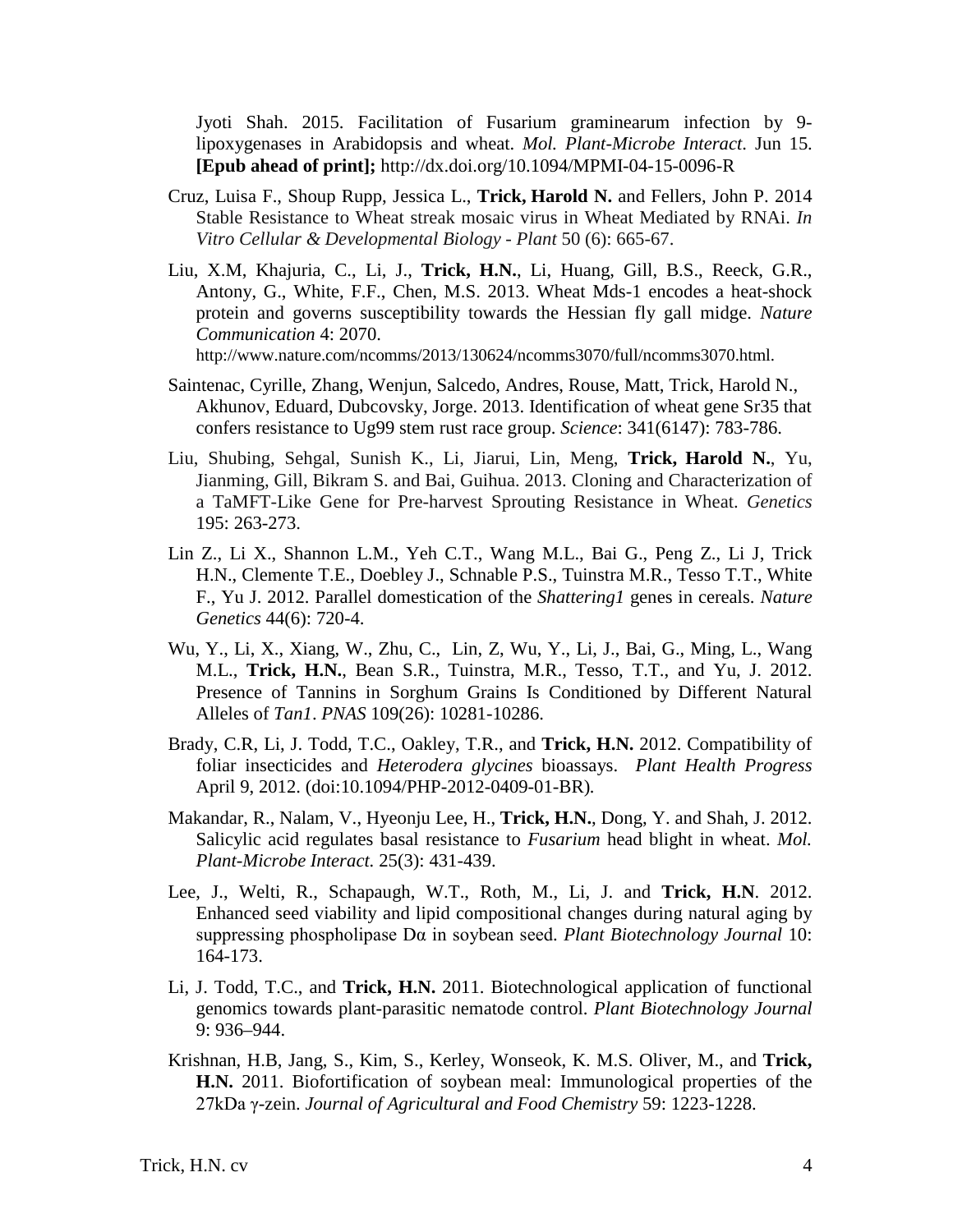- Lee, J., Welti, R., Schapaugh, W.T., and **Trick, H.N**. 2011. Phospholipid and triacylglycerol profiles modified by *PLD* suppression in soybean seed. *Plant Biotechnology Journal* 9: 359-372.
- Li, J. Todd, T.C., Oakley, T.R., Lee, J., and **Trick, H.N.** 2010. Host derived suppression of nematode reproductive and fitness genes decreases fecundity of soybean cyst nematodes. *Planta* 232:775-785.
- Smith, S.M., Steinau, M. **Trick, H.N**., and Hulbert, S.H. 2010. Recombinant *Rp1* genes confer necrotic or nonspecific resistance phenotypes. *Molecular Genetics and Genomics* 283: 591-602.
- Li, J. Todd, T.C., and **Trick, H.N**. 2010. Rapid *in planta* evaluation of root expressed transgenes in chimeric soybean plants. *Plant Cell Reports*. 29: 113-123.
- Widholm, J.M., Finer J.J., Vodkin L.O., **Trick H.N.**, LaFayette P., Li J. and Parrott W. (2010) Soybean. In: Kempken F, Jung C (eds) Genetic modification of plants agriculture, horticulture & forestry. Springer Verlag, Berlin, Heidelberg, New York, im Druck 64: 473-498.
- Oh, M.M., **Trick H.N.**, and Rajashekar, C.B. 2009. Secondary metabolism and antioxidants are involved in environmental adaptation and stress tolerance in lettuce. *Journal of Plant Physiology* 166(2): 180-91.
- Fu, J., Momčilović, I., Clemente, T.E., Nersesian, N., **Trick H.N.**, and Ristic, Z. 2008. Heterologous expression of a plastid EF-Tu reduces protein thermal aggregation and enhances CO2 fixation in wheat (*Triticum aestivum*) following heat stress. *Plant Mol Biol.* 68(3): 277-88.
- Ayella, A.K., **Trick H.N.** and Wang, W. 2007. Enhancing lignan biosynthesis by over-expressing pinoresinol lariciresinol reductase in transgenic wheat. *Molecular Nutrition & Food Research* 51: 1518–1526.
- Magalhaes, JV, Liu, J., Guimarães, C.T., Lana, U.G.P., Alves, V.M.C., Wang, Y.H., Schaffert, R.E., Hoekenga, O.A., Piñeros, M.A., Shaff, J.E., Klein, P.E., Carneiro, N.P., Coelho, C.M., **Trick, H.N.**, Kochian, L.V. 2007. A member of the multidrug and toxic compound extrusion 'MATE' family is a major gene that confers aluminum tolerance in sorghum. *Nature Genetics* 39 (9): 1156-1161.
- Steeves, R.M., Todd, T.C., and **Trick, H.N.** 2006. Transgenic soybeans expressing siRNAs specific to a major sperm protein gene suppress *Heterodera glycines* reproduction. *Functional Plant Biology.* 33: 991-999.
- Makandar, R., Essig, J.S., Schapaugh, M.A., **Trick, H.N.** and Shah, J. 2006. Genetically engineered resistance to Fusarium head blight in wheat by expression of *Arabidopsis* NPR1. *Mol. Plant-Microbe Interact.* 19(2): 123-129.
- Simons, K.J., Fellers, J.P., **Trick, H.N.**, Zhang, Z., Tai, Y.S., Gill, B.S., Faris, J.D. 2005. Molecular characterization of the major wheat domestication gene Q. *Genetics* 172: 547-555.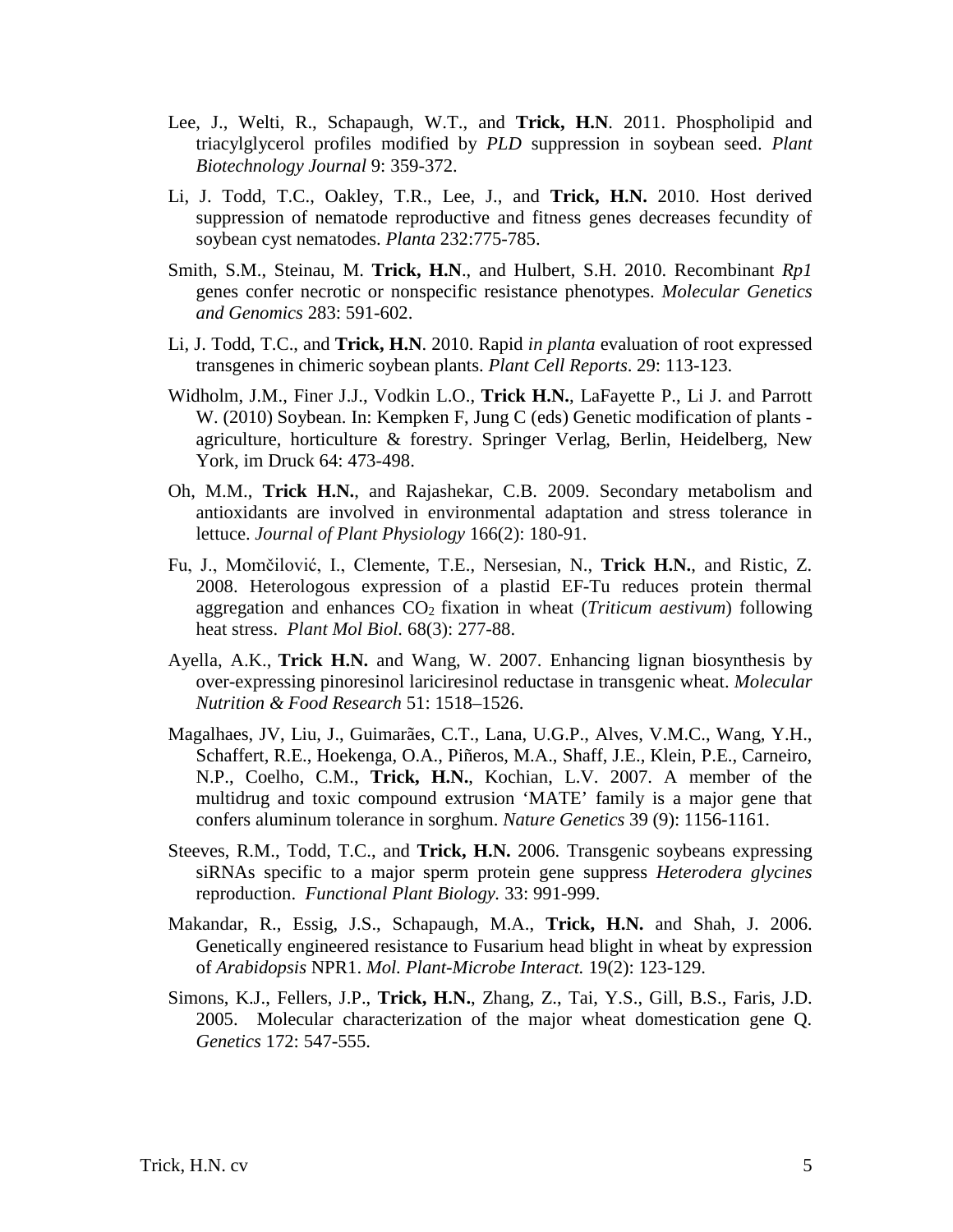- Zhao, B., Lin, X., Poland, J., **Trick**, **H.N.,** Leach, J.E., and Hulbert, S.H. 2005. A Maize Resistance Gene Functions against Bacterial Streak Disease in Rice, *PNAS* 2005 102: 15383-15388.
- Li, Z. and **Trick, H.N.** 2005. Transgenic soybean producing phenylalanine-free zein protein. *National PKU News*. 17(1): 3-4.
- Li, Z. and **Trick, H.N.** 2005. Rapid method for high-quality RNA isolation from seed endosperm containing high levels of starch. *Biotechniques* 38 (6): 872-876.
- Li, Z., Meyer S., Essig J.S., Liu, Y., Schapaugh, M.A., Muthukrishnan, S., Hainline, B.E., **Trick**, **H.N.** 2005. High-level expression of maize γ-zein protein in transgenic soybean (Glycine max). *Molecular Breeding* 16: 11-20.
- Zhao, B., Ardales, E.Y., Raymundo, A., **Trick**, **H.N.,** Leach, J.E., and Hulbert, S.H. 2004. The *avrRxo1* gene from the rice pathogen *Xanthomonas oryzae* pv. *oryzicola* confers a nonhost defense reaction on maize with resistance gene *Rxo1*. *MPMI* 17 (7): 771-779.
- Ayliffe, M.A., Steinau, M., Park, R.F., Rooke, L., Pacheco, M.G., Hulbert, S.H., **Trick, H.N.**, Pryor, A.J. 2004. Aberrant mRNA processing prevents functional transfer of the maize *Rp1-D* rust resistance gene to wheat and barley. *MPMI* 17 (8): 853-864.
- Essig, J.S., Main, M.L., and **Trick, H.N.** 2004. Genetically Engineered Crop Plants Part II: Risks and Regulations. *AIB Technical Bulletin* 26(3): 1-8.
- Ornatowski,W., Jayaraj, J., Schapaugh, W.P., Muthukrishnan, S., Todd, T.C., and **Trick, H.N.** 2004. Introduction and constitutive expression of a tobacco hornworm (*Manduca sexta*) chitinase gene in soybean. *In Vitro Cell. Dev. Biol.- Plant* 40(3): 260-265.
- Anand, A., Muthukrishnan, S., **Trick, H.N**., Gill, B.S. 2003. Molecular evidence for transgene silencing in wheat. *Plant Biotechnology Journal* 1: 241-251.
- Huang, L., Brooks, S.A., Li, W., Fellers, J.P., **Trick, H.N**. Gill, B.S. 2003. Mapbased cloning of a rust-resistance gene from bread wheat's large polyploid genome. *Genetics* 164: 655-664.
- Anand, A., Zhou, T., **Trick, H.N**., Gill, B.S., Bockus, W.W., Muthukrishnan, S. 2003. Greenhouse and field testing of transgenic wheat against *Fusarium graminearum*. *Journal of Experimental Botany*. 54 (384): 1101-1111.
- **Trick, H.N**. 2003. Researchers collaborate to produce natural high protein diet for PKU. *National PKU News*. 14 (3): 3. (*research news article*).
- Bowden, R.L., **Trick, H.N.** 2002. Genetically Modified Crops Part I. Methodology and Applications. *AIB Technical Bulletin* 24 (11): 1-8.
- Jeoung, J.M., Krishnaveni, S., Muthukrishnan, S., Liang, G.H., **Trick, H.N**. 2002. Optimization of Sorghum Transformation Parameters Using Genes for Green Fluorescent Protein and β-glucuronidase as Visual Markers. *Hereditas* 137: 20- 28.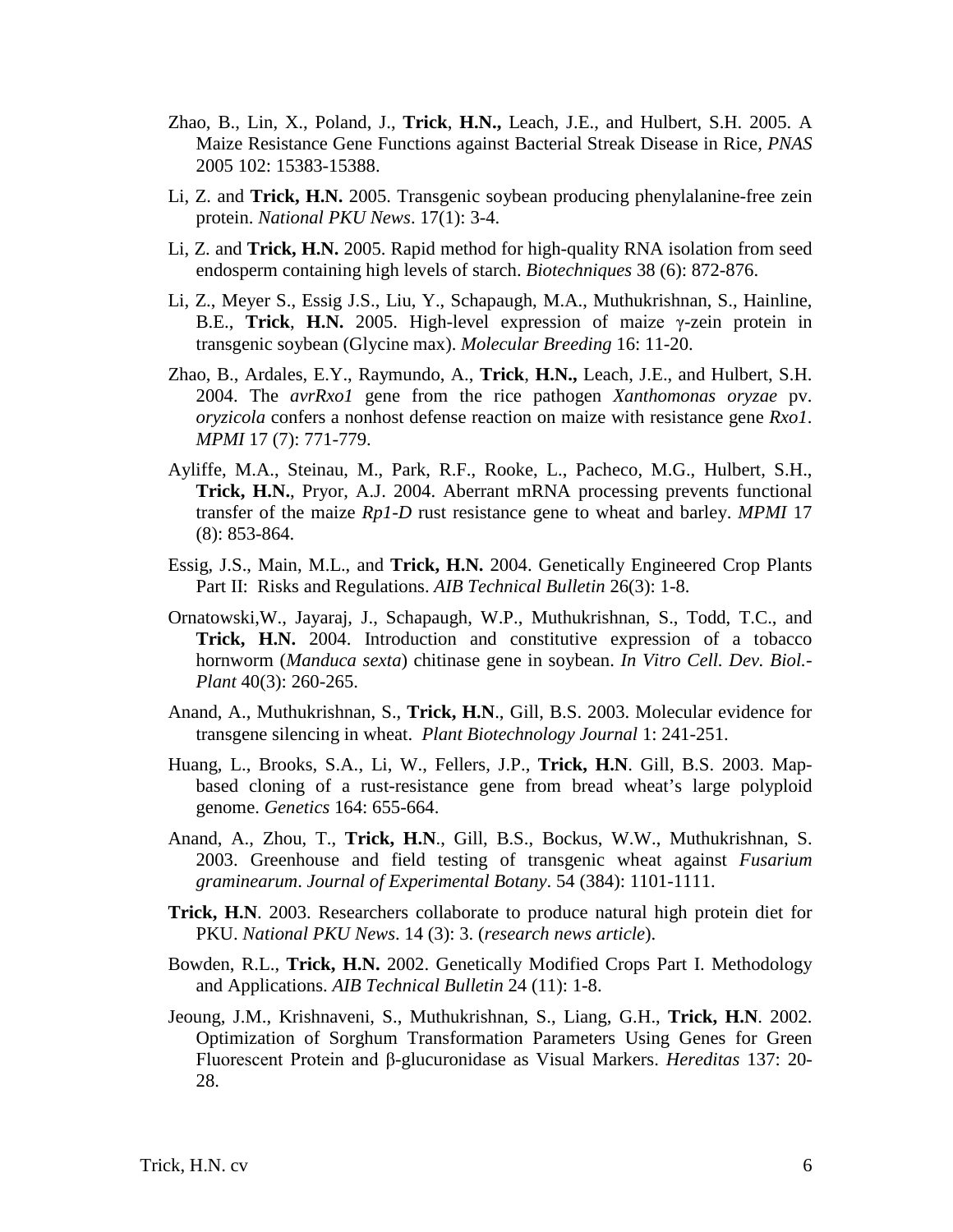- Webb, C.A., Richter, T.E., Collins, N.C., Nicolas, M., **Trick, H.N**., Pryor, T. and Hulbert, S.H. 2002. Genetic and molecular characterization of maize rp3 rust resistance locus. *Genetics* 162:381-394.
- Janakiraman,V., Steinau, M., McCoy, S.B., **Trick, H.N.** 2002. Recent advances in wheat transformation. *In Vitro Cell. Dev. Biol.-Plant* 38:404-414.
- Dinkins, R.D., Reddy, M.S.S., Meurer, C.A., Yan,B., **Trick, H.N.**, Thibaud-Nissen, F., Finer J.J., Parrott, W.A., Collins, G.B. 2001. Increased Sulfur Amino Acids in Soybean Plants Overexpressing the Maize 15 kDa Zein Protein. *In Vitro Cell. Dev. Biol.-Plant* 37: 742-747.
- Yu, T.T., Skinner, D.Z., Liang, G.H., **Trick, H. N**., Huang, B. and Muthukrishnan, S. 2001. *Agrobacterium*-mediated transformation of creeping bentgrass using GFP as a reporter gene. *Hereditas* 133(3): 229-234.
- Muthukrishnan, S., G. H. Liang, **H. N. Trick**, and B. S. Gill. 2001. Pathogenesisrelated proteins and their genes in cereals. *Plant Cell, Tissue and Organ Culture* 64: 93-114.
- Meurer, C.A., Dinkins, R.D., Redmond, C.T., McAllister, K.P., Tucker, D.T., Walker, D.R., Parrott, W. A., **Trick**, **H.N.,** Essig, J.S., Franz, H.M., Finer, J.J., Collins, G.B. 2001. Embryogenic Response of Multiple Soybean [*Glycine max* (L.) Merrill] Cultivars Across Three Locations. *In Vitro Cell. Dev. Biol.-Plant* 37:62-67.
- Gill, B.S., Li, W.L., Anand, A., Fellers, J.P., **Trick, H.N.**, Muthukrishnan, S., Liu, D.J., Chen, P.D. 2000. Analysis of genes induced in wheat spikes upon infection with *Fusarium graminearum* and their manipulation to improve wheat plant resistance to *Fusarium* head scab disease. *Proceedings of the International Syposium of Wheat Improvement for Scab Resistance*. May 5-11, 2000 Suzhou and Namjing, China 136-139.
- **Trick**, **H**.**N**., Finer, J.J. 1999. Initiation and transformation of embryogenic cultures of Ohio buckeye (*Aesculus glabra*). *In Vitro Cell. Dev. Biol.-Plant* 35:57-60.
- **Trick**, **H**.**N**., Finer, J.J. 1998. Sonication Assisted *Agrobacterium*-mediated Transformation of soybean (*Glycine max* [L.] Merr.) embryogenic suspension tissue cultures. *Plant Cell Reports* 17:482-488.
- Santarém, E.R., **Trick**, **H**.**N**., Essig, J.S., Finer, J.J. 1998. Sonication Assisted *Agrobacterium*-mediated transformation of soybean immature cotyledons: optimization of transient expression. *Plant Cell Reports* 17:752-759.
- **Trick**, **H**.**N**. Finer, J.J.. 1997. SAAT: Sonication Assisted *Agrobacterium*-mediated Transformation. *Transgenic Research* 6 (5): 329-334.
- **Trick**, **H**.**N**., Dinkins, R.D., Santarém, E.R., Di, R., Samoylov, V., Meurer, C., Parrott, W.A., Finer, J.J., Collins. G.B. 1997. Recent advances in soybean transformation. *Plant Tissue Culture and Biotechnology*. 3 (1): 1-26.